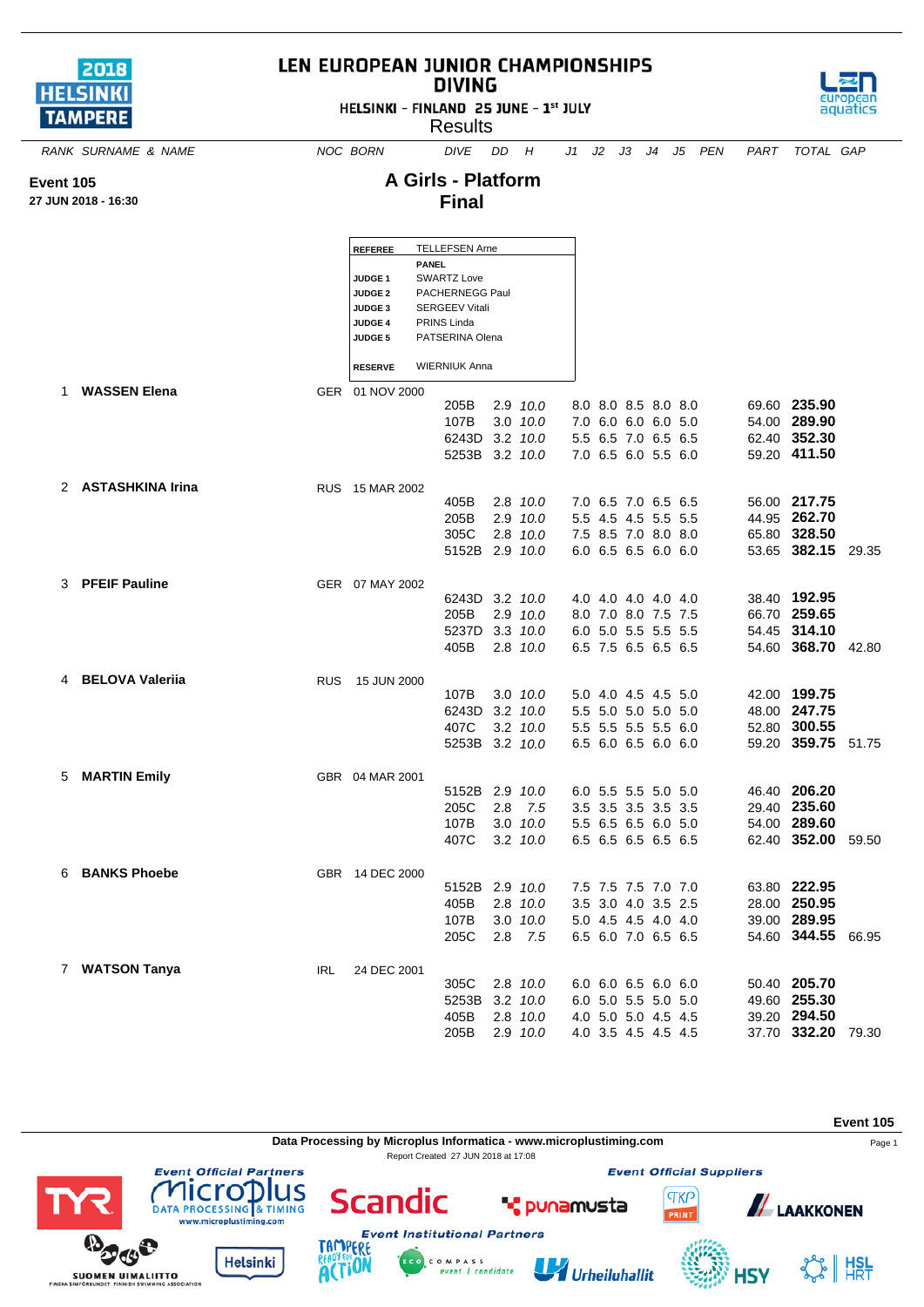|    | RANK SURNAME & NAME             |            | NOC BORN        | <b>DIVE</b>    | DD  | H            | J1 | J2 | JЗ |                     | J4 J5 PEN | PART | TOTAL GAP           |  |
|----|---------------------------------|------------|-----------------|----------------|-----|--------------|----|----|----|---------------------|-----------|------|---------------------|--|
| 8  | <b>RUNDGREN Ronja</b>           | <b>FIN</b> | 13 JUL 2002     |                |     |              |    |    |    |                     |           |      |                     |  |
|    |                                 |            |                 | 405C           |     | $2.7$ $7.5$  |    |    |    | 6.5 6.0 6.5 6.5 6.5 |           |      | 52.65 197.75        |  |
|    |                                 |            |                 | 614B           |     | 2.4 10.0     |    |    |    | 5.5 5.5 5.5 5.5 5.0 |           |      | 39.60 237.35        |  |
|    |                                 |            |                 | 107C           |     | $2.7$ $10.0$ |    |    |    | 4.5 4.5 4.5 4.0 3.5 |           |      | 35.10 272.45        |  |
|    |                                 |            |                 | 5152B 2.9 10.0 |     |              |    |    |    | 7.0 7.0 7.0 6.5 6.5 |           |      | 59.45 331.90 79.60  |  |
| 9  | <b>LUND Elma</b>                |            | NOR 17 AUG 2001 |                |     |              |    |    |    |                     |           |      |                     |  |
|    |                                 |            |                 | 105B           | 2.4 | 7.5          |    |    |    | 6.5 7.0 7.0 7.0 7.0 |           |      | 50.40 201.55        |  |
|    |                                 |            |                 | 405C           | 2.7 | 7.5          |    |    |    | 5.5 6.0 7.0 6.5 6.5 |           |      | 51.30 252.85        |  |
|    |                                 |            |                 | 5251B          |     | $2.6$ $10.0$ |    |    |    | 4.0 4.0 3.5 4.0 4.5 |           |      | 31.20 284.05        |  |
|    |                                 |            |                 | 614B           |     | 2.4 10.0     |    |    |    | 7.0 6.5 6.5 6.5 6.5 |           |      | 46.80 330.85 80.65  |  |
| 10 | <b>LAMEIRO CASTELLANOS Sara</b> | <b>ESP</b> | 28 FEB 2001     |                |     |              |    |    |    |                     |           |      |                     |  |
|    |                                 |            |                 | 405B           |     | 2.8 10.0     |    |    |    | 7.0 6.5 6.5 6.0 6.5 |           |      | 54.60 197.95        |  |
|    |                                 |            |                 | 107B           |     | $3.0$ $10.0$ |    |    |    | 4.0 4.5 4.5 4.0 4.0 |           |      | 37.50 235.45        |  |
|    |                                 |            |                 | 6241B          |     | $2.7$ 10.0   |    |    |    | 5.5 6.0 6.5 6.5 5.5 |           |      | 48.60 284.05        |  |
|    |                                 |            |                 | 5235D 2.8 10.0 |     |              |    |    |    | 5.5 5.5 5.5 5.5 5.0 |           |      | 46.20 330.25 81.25  |  |
| 11 | <b>VITTORIOSO Giulia</b>        | <b>ITA</b> | 04 SEP 2001     |                |     |              |    |    |    |                     |           |      |                     |  |
|    |                                 |            |                 | 5233D          | 2.5 | 5.0          |    |    |    | 7.0 6.5 6.5 5.5 5.5 |           |      | 46.25 188.75        |  |
|    |                                 |            |                 | 405C           | 2.7 | 7.5          |    |    |    | 6.5 7.0 7.0 7.0 7.0 |           |      | 56.70 245.45        |  |
|    |                                 |            |                 | 205B           |     | $2.9$ $10.0$ |    |    |    | 4.0 4.0 3.5 4.0 4.0 |           |      | 34.80 280.25        |  |
|    |                                 |            |                 | 305C           |     | 2.8 10.0     |    |    |    | 3.5 4.0 4.0 3.5 3.5 |           |      | 30.80 311.05 100.45 |  |
| 12 | <b>PEINADOR CALVO Laia</b>      | <b>ESP</b> | 27 JUL 2001     |                |     |              |    |    |    |                     |           |      |                     |  |
|    |                                 |            |                 | 405C           | 2.7 | 7.5          |    |    |    | 4.5 4.5 5.0 4.5 4.5 |           |      | 36.45 173.90        |  |
|    |                                 |            |                 | 614B           |     | 2.4 10.0     |    |    |    | 4.5 4.5 5.0 4.5 4.5 |           |      | 32.40 206.30        |  |
|    |                                 |            |                 | 107C           |     | $2.7$ 10.0   |    |    |    | 4.5 4.5 4.0 4.5 4.5 |           |      | 36.45 242.75        |  |
|    |                                 |            |                 | 5235D          |     | 2.8 10.0     |    |    |    | 5.5 6.0 5.5 6.0 6.0 |           |      | 49.00 291.75 119.75 |  |

**Data Processing by Microplus Informatica - www.microplustiming.com** Page 2 Report Created 27 JUN 2018 at 17:08

**Event Official Partners** 

**COMPLETED**<br>DATA PROCESSING & TIMING<br>www.microplustiming.com

**Helsinki** 

TAMP ERE

**ACTION** 

**BOOS** 

**SUOMEN UIMALIITTO** 

**Event Official Suppliers** 

**TKP** 

**Event 105**



Urheiluhallit



**ALAAKKONEN** 

SS HISL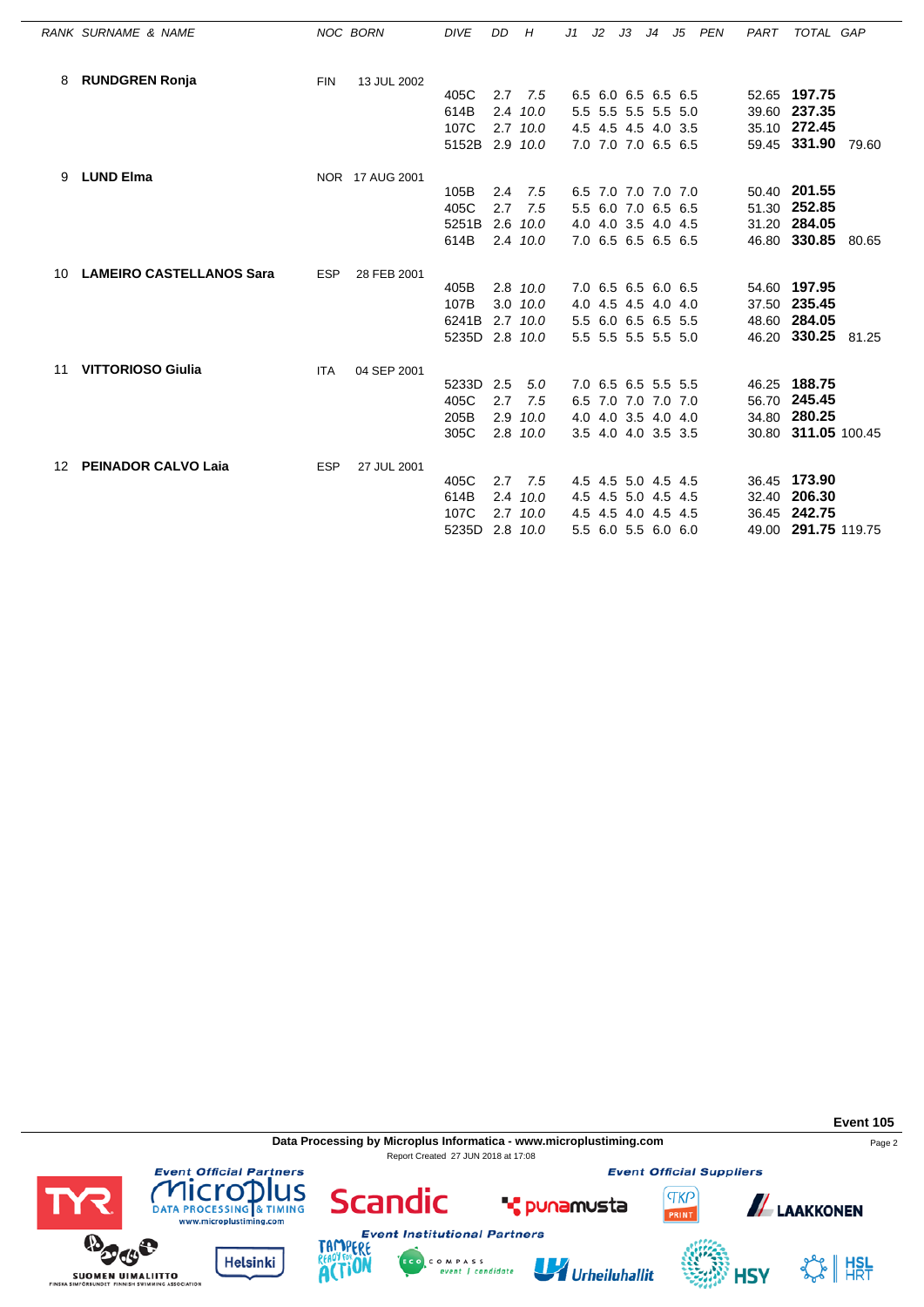

## LEN EUROPEAN JUNIOR CHAMPIONSHIPS **DIVING**

HELSINKI - FINLAND 25 JUNE - 1st JULY

**Results** 



*RANK SURNAME & NAME NOC BORN DIVE DD H J1 J2 J3 J4 J5 PEN PART TOTAL GAP*

**A Girls - Platform Preliminary**

**27 JUN 2018 - 10:00**

**Event 5**

|   |                        | <b>REFEREE</b>     | <b>TELLEFSEN Arne</b>   |                 |                |                |                  |                              |     |     |                     |       |              |       |
|---|------------------------|--------------------|-------------------------|-----------------|----------------|----------------|------------------|------------------------------|-----|-----|---------------------|-------|--------------|-------|
|   |                        |                    | PANEL A (1 2 5 6)       |                 |                |                |                  | PANEL B (3 4 7 8)            |     |     |                     |       |              |       |
|   |                        | JUDGE <sub>1</sub> | PRINS Linda             |                 |                | <b>JUDGE 1</b> |                  | NIKOLAEVA Marina             |     |     |                     |       |              |       |
|   |                        | <b>JUDGE 2</b>     | <b>WIERNIUK Anna</b>    |                 |                | <b>JUDGE 2</b> |                  | <b>HOLM THOSEN Anna Maja</b> |     |     |                     |       |              |       |
|   |                        | JUDGE <sub>3</sub> | <b>AVASILOAE Florin</b> |                 |                | <b>JUDGE 3</b> |                  | <b>SERGEEV Vitali</b>        |     |     |                     |       |              |       |
|   |                        | JUDGE 4            | <b>SWARTZ Love</b>      |                 |                | JUDGE 4        |                  | CHANDIRYAN Maria             |     |     |                     |       |              |       |
|   |                        | <b>JUDGE 5</b>     | PATSERINA Olena         |                 |                | <b>JUDGE 5</b> |                  | <b>BRUNNER Kathy</b>         |     |     |                     |       |              |       |
|   |                        | <b>RESERVE</b>     | <b>PICKER Christian</b> |                 |                | <b>RESERVE</b> |                  | MATTURI-SLOTTE Marja         |     |     |                     |       |              |       |
|   | 1 WASSEN Elena         |                    |                         | GER 01 NOV 2000 |                |                |                  |                              |     |     |                     |       |              |       |
|   |                        |                    |                         |                 | 103B           |                | 1.6 10.0         |                              |     |     | 7.0 7.0 7.0 6.5 6.5 | 32.80 | 32.80        |       |
|   |                        |                    |                         |                 | 403B           |                | 2.0 10.0         |                              |     |     | 7.5 7.0 7.0 7.5 7.0 | 43.00 | 75.80        |       |
|   |                        |                    |                         |                 | 612B           | 1.9            | 10.0             | 8.0                          |     |     | 8.0 8.5 8.5 8.5     | 47.50 | 123.30       |       |
|   |                        |                    |                         |                 | 5231D 2.0 10.0 |                |                  |                              |     |     | 7.0 7.0 7.0 7.5 8.0 |       | 43.00 166.30 |       |
|   |                        |                    |                         |                 | 107B           |                | $3.0$ $10.0$     | 5.5                          |     |     | 5.5 5.0 5.5 4.5     |       | 48.00 214.30 |       |
|   |                        |                    |                         |                 | 205B           |                | $2.9$ $10.0$     |                              |     |     | 7.5 7.5 8.0 7.5 7.5 |       | 65.25 279.55 |       |
|   |                        |                    |                         |                 |                |                |                  |                              |     |     |                     |       |              |       |
|   |                        |                    |                         |                 | 6243D          |                | $3.2 \quad 10.0$ |                              |     |     | 6.0 7.0 6.5 6.0 6.5 |       | 60.80 340.35 |       |
|   |                        |                    |                         |                 | 5253B 3.2 10.0 |                |                  |                              |     |     | 6.5 6.5 6.5 6.0 6.5 |       | 62.40 402.75 |       |
| 2 | <b>MARTIN Emily</b>    |                    |                         | GBR 04 MAR 2001 |                |                |                  |                              |     |     |                     |       |              |       |
|   |                        |                    |                         |                 | 103B           | 1.6            | 7.5              |                              |     |     | 7.0 7.0 7.0 8.0 7.0 | 33.60 | 33.60        |       |
|   |                        |                    |                         |                 | 403B           | 2.1            | 7.5              | 6.5                          | 6.5 |     | 7.0 7.0 6.0         | 42.00 | 75.60        |       |
|   |                        |                    |                         |                 |                |                |                  |                              |     |     |                     |       |              |       |
|   |                        |                    |                         |                 | 201B           | 1.8            | 10.0             |                              |     |     | 7.5 7.5 7.5 8.0 7.5 |       | 40.50 116.10 |       |
|   |                        |                    |                         |                 | 301B           | 1.9            | 10.0             | 8.5                          | 7.5 | 7.5 | 8.0 7.5             |       | 43.70 159.80 |       |
|   |                        |                    |                         |                 | 5152B 2.9      |                | 10.0             |                              |     |     | 7.0 7.0 7.5 6.5 6.5 |       | 59.45 219.25 |       |
|   |                        |                    |                         |                 | 205C           | 2.8            | 7.5              |                              |     |     | 7.0 7.0 7.5 8.0 7.5 |       | 61.60 280.85 |       |
|   |                        |                    |                         |                 | 107B           | 3.0            | 10.0             |                              |     |     | 7.0 7.5 7.5 7.0 7.5 |       | 66.00 346.85 |       |
|   |                        |                    |                         |                 | 407C           |                | 3.2 10.0         |                              |     |     | 5.5 4.5 4.5 4.5 4.5 |       | 43.20 390.05 | 12.70 |
|   |                        |                    |                         |                 |                |                |                  |                              |     |     |                     |       |              |       |
| 3 | <b>BELOVA Valerija</b> |                    | <b>RUS</b>              | 15 JUN 2000     | 103B           |                | 1.6 10.0         |                              |     |     | 7.5 7.0 7.5 7.0 7.0 | 34.40 | 34.40        |       |
|   |                        |                    |                         |                 |                |                |                  |                              |     |     |                     |       | 75.25        |       |
|   |                        |                    |                         |                 | 612B           |                | 1.9 10.0         | 7.0                          |     |     | 7.0 7.5 7.5 7.0     | 40.85 |              |       |
|   |                        |                    |                         |                 | 201B           | 1.8            | 10.0             | 7.5                          | 7.5 |     | 7.0 7.5 7.5         |       | 40.50 115.75 |       |
|   |                        |                    |                         |                 | 5231D 2.0 10.0 |                |                  |                              |     |     | 7.5 7.0 7.0 7.0 6.5 |       | 42.00 157.75 |       |
|   |                        |                    |                         |                 | 107B           |                | $3.0$ $10.0$     |                              |     |     | 6.0 6.0 6.5 5.5 6.0 |       | 54.00 211.75 |       |
|   |                        |                    |                         |                 | 6243D          |                | $3.2$ $10.0$     |                              |     |     | 6.0 6.0 6.5 5.5 6.0 |       | 57.60 269.35 |       |
|   |                        |                    |                         |                 | 407C           |                | $3.2$ $10.0$     |                              |     |     | 5.0 4.0 4.5 4.5 5.0 |       | 44.80 314.15 |       |
|   |                        |                    |                         |                 | 5253B          |                | $3.2$ $10.0$     |                              |     |     | 5.0 5.5 5.5 5.0 4.5 |       | 49.60 363.75 | 39.00 |
|   |                        |                    |                         |                 |                |                |                  |                              |     |     |                     |       |              |       |
|   | 4 WATSON Tanya         |                    | <b>IRL</b>              | 24 DEC 2001     |                |                |                  |                              |     |     |                     |       |              |       |
|   |                        |                    |                         |                 | 103B           | 1.6            | 7.5              |                              |     |     | 7.0 7.0 7.0 6.0 7.0 | 33.60 | 33.60        |       |
|   |                        |                    |                         |                 | 403B           | 2.1            | 7.5              | 6.5                          | 6.5 |     | 7.0 6.5 7.0         | 42.00 | 75.60        |       |
|   |                        |                    |                         |                 | 612B           | 1.8            | 7.5              |                              |     |     | 7.0 7.0 7.0 7.5 7.5 |       | 38.70 114.30 |       |
|   |                        |                    |                         |                 | 5231D          | 2.0            | 7.5              |                              |     |     | 7.0 7.0 7.0 6.5 6.5 |       | 41.00 155.30 |       |
|   |                        |                    |                         |                 | 305C           | 2.8            | 10.0             |                              |     |     | 4.5 4.5 4.0 5.0 5.0 |       | 39.20 194.50 |       |
|   |                        |                    |                         |                 | 5253B          |                | $3.2 \quad 10.0$ |                              |     |     | 5.5 5.5 5.5 5.5 5.0 |       | 52.80 247.30 |       |
|   |                        |                    |                         |                 | 405B           | 2.8            | 10.0             |                              |     |     | 6.0 6.5 6.0 6.5 6.5 | 53.20 | 300.50       |       |
|   |                        |                    |                         |                 | 205B           |                | 2.9 10.0         |                              |     |     | 5.5 5.0 5.5 5.0 6.0 |       | 46.40 346.90 | 55.85 |
|   |                        |                    |                         |                 |                |                |                  |                              |     |     |                     |       |              |       |



**Event Official Partners** 

DATA PROCESSING & TIMING

www.microplustiming.com

**Helsinki** 

lus

cro

 $\sigma$ 

**SUOMEN UIMALIITTO** 

**Event Official Suppliers TKP** 

RINT

**Event 5**

LAAKKONEN



U Urheiluhallit



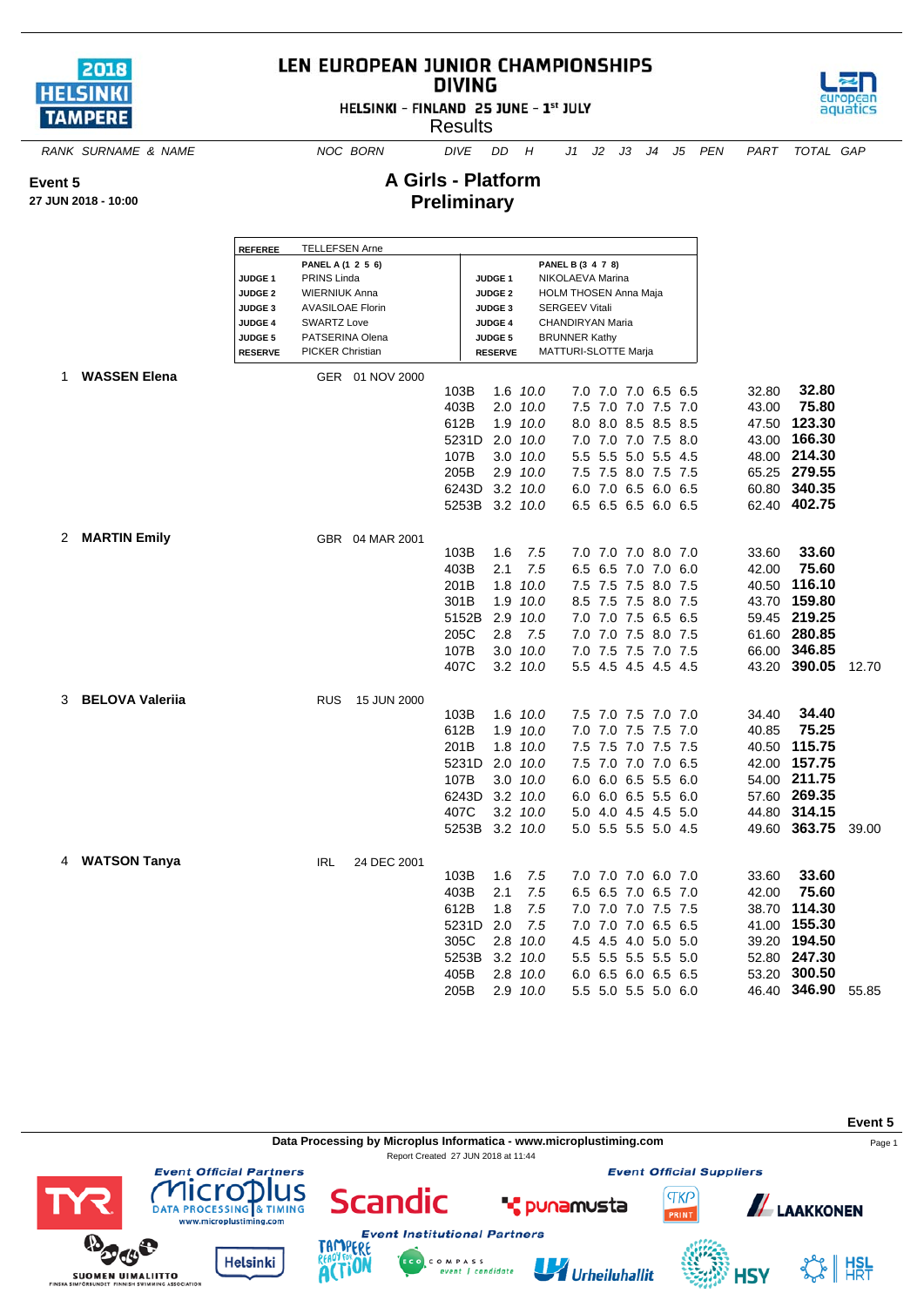|                | RANK SURNAME & NAME             |            | NOC BORN        | <b>DIVE</b>    | DD  | H            | J1 | J2 | JЗ | J4                  | J5 | PEN | PART  | TOTAL GAP          |       |
|----------------|---------------------------------|------------|-----------------|----------------|-----|--------------|----|----|----|---------------------|----|-----|-------|--------------------|-------|
| 5              | <b>BANKS Phoebe</b>             |            | GBR 14 DEC 2000 |                |     |              |    |    |    |                     |    |     |       |                    |       |
|                |                                 |            |                 | 103B           | 1.6 | 7.5          |    |    |    | 7.0 6.5 7.0 7.5 7.5 |    |     | 34.40 | 34.40              |       |
|                |                                 |            |                 | 403B           | 2.1 | 7.5          |    |    |    | 7.0 7.0 7.5 7.0 7.5 |    |     | 45.15 | 79.55              |       |
|                |                                 |            |                 | 201B           |     | 1.8 10.0     |    |    |    | 7.0 7.0 7.5 7.0 6.5 |    |     |       | 37.80 117.35       |       |
|                |                                 |            |                 | 301B           |     | 1.9 10.0     |    |    |    | 7.5 8.0 7.5 7.0 7.0 |    |     |       | 41.80 159.15       |       |
|                |                                 |            |                 | 5152B          |     | 2.9 10.0     |    |    |    | 6.0 6.0 5.0 5.5 6.0 |    |     |       | 50.75 209.90       |       |
|                |                                 |            |                 | 405B           |     | 2.8 10.0     |    |    |    | 5.5 5.5 5.5 5.0 5.5 |    |     |       | 46.20 256.10       |       |
|                |                                 |            |                 | 107B           |     | 3.0 10.0     |    |    |    | 7.0 7.5 7.0 7.0 7.0 |    |     |       | 63.00 319.10       |       |
|                |                                 |            |                 | 205C           | 2.8 | 7.5          |    |    |    | 1.5 3.0 3.0 1.5 2.0 |    |     |       | 18.20 337.30 65.45 |       |
| 6              | <b>RUNDGREN Ronja</b>           | <b>FIN</b> | 13 JUL 2002     |                |     |              |    |    |    |                     |    |     |       |                    |       |
|                |                                 |            |                 | 403B           |     | 2.0 10.0     |    |    |    | 6.5 7.0 6.0 6.5 6.5 |    |     | 39.00 | 39.00              |       |
|                |                                 |            |                 | 103B           | 1.6 | 10.0         |    |    |    | 6.5 6.5 6.5 6.0 7.0 |    |     | 31.20 | 70.20              |       |
|                |                                 |            |                 | 201B           | 1.8 | 7.5          |    |    |    | 7.0 6.5 6.5 7.5 7.0 |    |     |       | 36.90 107.10       |       |
|                |                                 |            |                 | 5231D          | 2.0 | 7.5          |    |    |    | 5.5 6.5 6.0 6.5 6.5 |    |     |       | 38.00 145.10       |       |
|                |                                 |            |                 | 405C           | 2.7 | 7.5          |    |    |    | 6.5 7.0 6.5 7.0 7.0 |    |     |       | 55.35 200.45       |       |
|                |                                 |            |                 | 614B           | 2.4 | 10.0         |    |    |    | 6.0 5.5 6.0 5.5 6.0 |    |     |       | 42.00 242.45       |       |
|                |                                 |            |                 | 107C           |     | $2.7$ $10.0$ |    |    |    | 5.0 4.5 5.0 5.0 4.5 |    |     |       | 39.15 281.60       |       |
|                |                                 |            |                 | 5152B 2.9 10.0 |     |              |    |    |    | 5.0 6.0 5.5 6.5 5.5 |    |     |       | 49.30 330.90 71.85 |       |
| $\overline{7}$ | <b>VITTORIOSO Giulia</b>        | <b>ITA</b> | 04 SEP 2001     |                |     |              |    |    |    |                     |    |     |       |                    |       |
|                |                                 |            |                 | 103B           |     | 1.6 10.0     |    |    |    | 7.0 7.0 7.0 7.0 7.5 |    |     | 33.60 | 33.60              |       |
|                |                                 |            |                 | 403B           |     | $2.0$ $10.0$ |    |    |    | 6.0 6.0 6.0 6.5 5.5 |    |     | 36.00 | 69.60              |       |
|                |                                 |            |                 | 301B           | 1.9 | 10.0         |    |    |    | 7.0 7.0 7.0 7.0 7.0 |    |     |       | 39.90 109.50       |       |
|                |                                 |            |                 | 5231D          |     | 2.0 10.0     |    |    |    | 5.0 6.0 4.5 6.5 5.5 |    |     |       | 33.00 142.50       |       |
|                |                                 |            |                 | 5233D          | 2.5 | 5.0          |    |    |    | 6.0 6.0 6.0 6.0 6.0 |    |     |       | 45.00 187.50       |       |
|                |                                 |            |                 | 405C           | 2.7 | 7.5          |    |    |    | 5.5 5.0 5.5 5.5 5.5 |    |     |       | 44.55 232.05       |       |
|                |                                 |            |                 | 205B           | 2.9 | 10.0         |    |    |    | 4.5 4.0 4.0 4.0 3.5 |    |     |       | 34.80 266.85       |       |
|                |                                 |            |                 | 305C           |     | $2.8$ 10.0   |    |    |    | 7.0 7.5 7.5 6.5 6.5 |    |     |       | 58.80 325.65 77.10 |       |
| 8              | <b>LAMEIRO CASTELLANOS Sara</b> | <b>ESP</b> | 28 FEB 2001     |                |     |              |    |    |    |                     |    |     |       |                    |       |
|                |                                 |            |                 | 103B           |     | 1.6 10.0     |    |    |    | 6.5 6.5 6.0 6.5 6.0 |    |     | 30.40 | 30.40              |       |
|                |                                 |            |                 | 403B           |     | $2.0$ $10.0$ |    |    |    | 6.5 6.5 6.5 7.0 7.0 |    |     | 40.00 | 70.40              |       |
|                |                                 |            |                 | 301B           |     | 1.9 10.0     |    |    |    | 6.0 6.0 6.0 7.0 6.5 |    |     |       | 35.15 105.55       |       |
|                |                                 |            |                 | 5331D          |     | $2.1$ $10.0$ |    |    |    | 6.0 6.0 6.0 6.0 6.5 |    |     |       | 37.80 143.35       |       |
|                |                                 |            |                 | 405B           |     | 2.8 10.0     |    |    |    | 6.5 6.0 6.5 6.0 7.0 |    |     |       | 53.20 196.55       |       |
|                |                                 |            |                 | 107B           |     | $3.0$ $10.0$ |    |    |    | 4.0 4.5 4.5 4.0 3.5 |    |     |       | 37.50 234.05       |       |
|                |                                 |            |                 | 6241B          |     | 2.7 10.0     |    |    |    | 3.5 5.0 4.5 5.0 5.0 |    |     |       | 39.15 273.20       |       |
|                |                                 |            |                 | 5235D 2.8 10.0 |     |              |    |    |    | 6.0 6.0 5.5 6.0 5.5 |    |     |       | 49.00 322.20       | 80.55 |
| 9              | <b>LUND Elma</b>                |            | NOR 17 AUG 2001 |                |     |              |    |    |    |                     |    |     |       |                    |       |
|                |                                 |            |                 | 103B           |     | 1.6 10.0     |    |    |    | 7.5 7.5 8.0 7.5 7.5 |    |     | 36.00 | 36.00              |       |
|                |                                 |            |                 | 403B           | 2.1 | 7.5          |    |    |    | 6.5 6.5 7.0 7.0 6.5 |    |     | 42.00 | 78.00              |       |
|                |                                 |            |                 | 612B           |     | 1.9 10.0     |    |    |    | 7.0 7.5 7.5 7.5 7.5 |    |     |       | 42.75 120.75       |       |
|                |                                 |            |                 | 301B           | 1.9 | 7.5          |    |    |    | 5.5 6.0 5.5 5.0 5.0 |    |     |       | 30.40 151.15       |       |
|                |                                 |            |                 | 105B           | 2.4 | 7.5          |    |    |    | 6.0 6.0 6.0 6.0 6.0 |    |     |       | 43.20 194.35       |       |
|                |                                 |            |                 | 405C           | 2.7 | 7.5          |    |    |    | 6.0 6.5 6.0 5.5 6.5 |    |     |       | 49.95 244.30       |       |
|                |                                 |            |                 | 5251B          |     | 2.6 10.0     |    |    |    | 4.5 4.5 4.5 4.5 4.5 |    |     |       | 35.10 279.40       |       |
|                |                                 |            |                 | 614B           |     | 2.4 10.0     |    |    |    | 4.5 5.5 5.5 5.5 5.0 |    |     |       | 38.40 317.80 84.95 |       |
|                | 10 ASTASHKINA Irina             |            | RUS 15 MAR 2002 |                |     |              |    |    |    |                     |    |     |       |                    |       |
|                |                                 |            |                 | 103B           |     | 1.6 10.0     |    |    |    | 7.5 7.0 7.0 7.5 7.0 |    |     | 34.40 | 34.40              |       |
|                |                                 |            |                 | 403B           |     | $2.0$ $10.0$ |    |    |    | 6.5 6.0 7.0 6.5 6.5 |    |     | 39.00 | 73.40              |       |
|                |                                 |            |                 | 301B           |     | 1.9 10.0     |    |    |    | 7.5 8.0 7.5 7.5 7.5 |    |     |       | 42.75 116.15       |       |
|                |                                 |            |                 | 612B           |     | 1.9 10.0     |    |    |    | 8.0 8.0 8.0 8.0 8.0 |    |     |       | 45.60 161.75       |       |
|                |                                 |            |                 | 405B           |     | 2.8 10.0     |    |    |    | 6.0 6.5 6.0 6.0 6.5 |    |     |       | 51.80 213.55       |       |
|                |                                 |            |                 | 205B           |     | 2.9 10.0     |    |    |    | 3.0 3.0 2.0 3.0 2.5 |    |     |       | 24.65 238.20       |       |
|                |                                 |            |                 | 305C           |     | 2.8 10.0     |    |    |    | 3.5 3.5 3.0 3.5 3.5 |    |     |       | 29.40 267.60       |       |
|                |                                 |            |                 | 5152B 2.9 10.0 |     |              |    |    |    | 5.0 5.0 5.5 5.5 5.5 |    |     |       | 46.40 314.00 88.75 |       |



**HSY** 

**ACTION** 

SUOMEN UIMALIITTO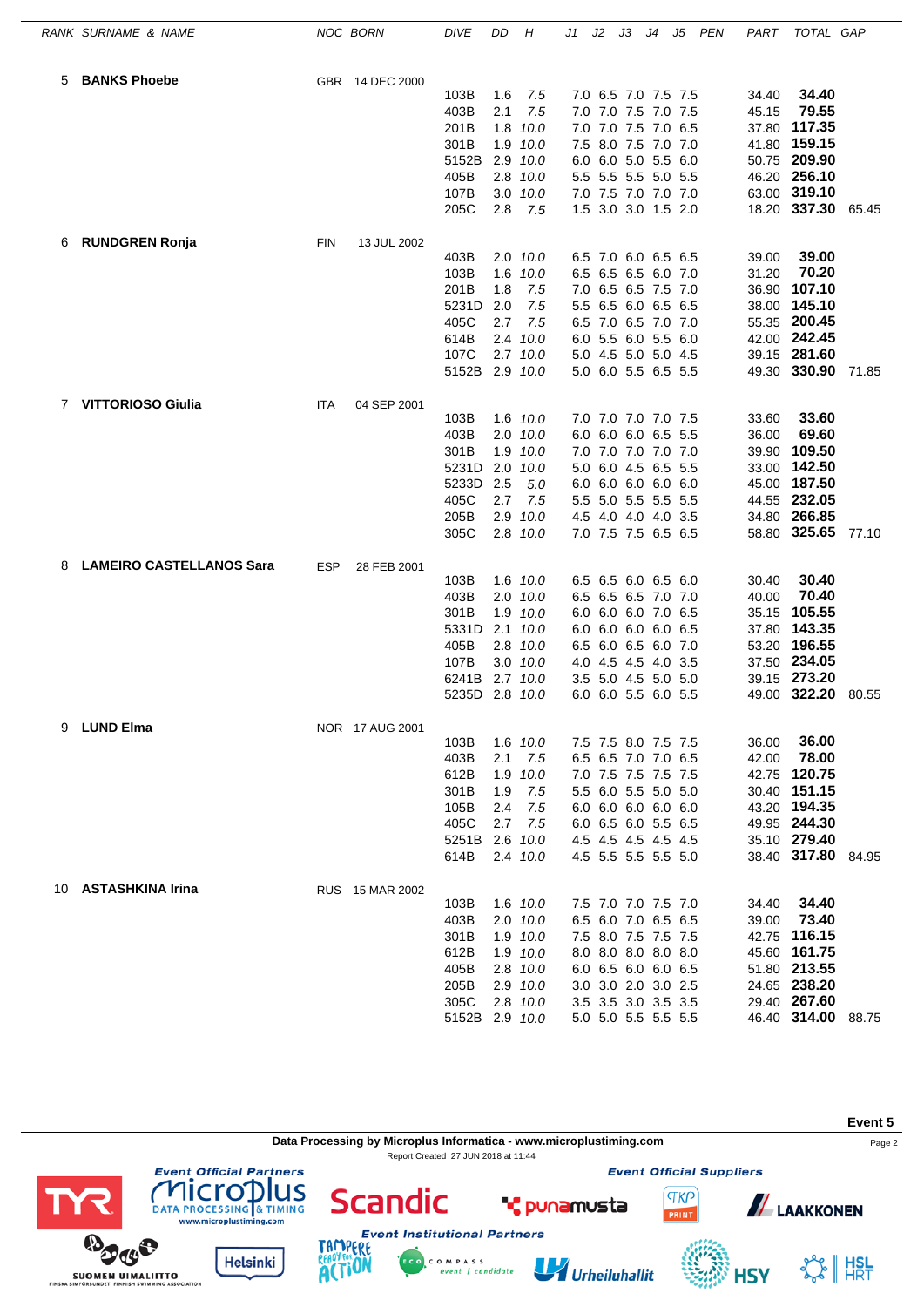|    | RANK SURNAME & NAME        |            | NOC BORN        | DIVE           | DD  | Н                    | J1 | J2 | J3 J4 J5 PEN                               |  | PART  | TOTAL GAP                    |  |
|----|----------------------------|------------|-----------------|----------------|-----|----------------------|----|----|--------------------------------------------|--|-------|------------------------------|--|
| 11 | <b>PFEIF Pauline</b>       |            | GER 07 MAY 2002 |                |     |                      |    |    |                                            |  |       |                              |  |
|    |                            |            |                 | 103B           |     | 1.6 10.0             |    |    | 6.0 6.0 6.0 6.0 6.5                        |  | 28.80 | 28.80                        |  |
|    |                            |            |                 | 403B           |     | $2.0$ $10.0$         |    |    | 6.5 7.0 6.0 7.0 6.0                        |  | 39.00 | 67.80                        |  |
|    |                            |            |                 | 612B           |     | 1.9 10.0             |    |    | 7.5 7.5 7.5 7.5 7.5                        |  | 42.75 | 110.55                       |  |
|    |                            |            |                 | 5231D          |     | 2.0 10.0             |    |    | 7.5 7.0 7.0 7.5 8.0                        |  |       | 44.00 154.55                 |  |
|    |                            |            |                 | 6243D          |     | 3.2 10.0             |    |    | 5.5 5.5 5.5 5.5 5.5                        |  |       | 52.80 207.35                 |  |
|    |                            |            |                 | 205B           |     | 2.9 10.0             |    |    | 4.5 4.5 4.0 4.5 5.0                        |  |       | 39.15 246.50                 |  |
|    |                            |            |                 | 5237D          |     | 3.3 10.0             |    |    | 4.5 4.0 4.5 4.5 5.5                        |  |       | 44.55 291.05                 |  |
|    |                            |            |                 | 405B           |     | 2.8 10.0             |    |    | 2.5 2.5 2.0 2.5 3.5                        |  |       | 21.00 312.05 90.70           |  |
| 12 | <b>PEINADOR CALVO Laia</b> | <b>ESP</b> | 27 JUL 2001     |                |     |                      |    |    |                                            |  |       |                              |  |
|    |                            |            |                 | 103B           |     | 1.6 10.0             |    |    | 7.0 7.0 7.5 7.0 7.5                        |  | 34.40 | 34.40                        |  |
|    |                            |            |                 | 403B           |     | 2.0 10.0             |    |    | 6.5 6.5 6.5 6.0 6.5                        |  | 39.00 | 73.40                        |  |
|    |                            |            |                 | 301B           |     | 1.9 10.0             |    |    | 7.0 7.0 7.0 7.0 7.0                        |  |       | 39.90 113.30<br>24.15 137.45 |  |
|    |                            |            |                 | 5132D<br>405C  | 2.7 | $2.1$ $10.0$<br>7.5  |    |    | 4.0 4.5 4.0 3.5 3.0<br>4.5 4.5 5.5 5.0 5.5 |  |       | 40.50 177.95                 |  |
|    |                            |            |                 | 614B           |     | $2.4$ $10.0$         |    |    | 5.5 5.5 6.5 5.0 6.0                        |  |       | 40.80 218.75                 |  |
|    |                            |            |                 | 107C           |     | $2.7$ $10.0$         |    |    | 5.5 6.0 5.0 5.0 4.5                        |  |       | 41.85 260.60                 |  |
|    |                            |            |                 | 5235D 2.8 10.0 |     |                      |    |    | 6.0 6.0 5.5 5.0 4.5                        |  |       | 46.20 306.80 95.95           |  |
| 13 | <b>MCGING Ciara</b>        |            | 03 MAR 2001     |                |     |                      |    |    |                                            |  |       |                              |  |
|    |                            | IRL        |                 | 201B           | 1.8 | 7.5                  |    |    | 6.5 7.0 7.0 6.5 6.5                        |  | 36.00 | 36.00                        |  |
|    |                            |            |                 | 103B           | 1.6 | 7.5                  |    |    | 5.5 5.5 6.5 6.0 6.0                        |  | 28.00 | 64.00                        |  |
|    |                            |            |                 | 403B           | 2.1 | 7.5                  |    |    | 6.0 6.5 6.5 6.5 6.5                        |  |       | 40.95 104.95                 |  |
|    |                            |            |                 | 5231D          | 2.0 | 7.5                  |    |    | 7.0 6.5 7.0 7.0 7.5                        |  | 42.00 | 146.95                       |  |
|    |                            |            |                 | 405B           |     | $2.8$ 10.0           |    |    | 6.5 6.5 6.5 6.5 6.5                        |  |       | 54.60 201.55                 |  |
|    |                            |            |                 | 305C           |     | 2.8 10.0             |    |    | 1.5 1.5 1.5 1.5 1.5                        |  |       | 12.60 214.15                 |  |
|    |                            |            |                 | 5233D 2.5      |     | 5.0                  |    |    | 6.0 6.5 5.5 6.5 5.5                        |  |       | 45.00 259.15                 |  |
|    |                            |            |                 | 107C           |     | $2.7$ $10.0$         |    |    | 5.5 6.0 5.0 5.0 4.5                        |  |       | 41.85 301.00 101.75          |  |
| 14 | SZEWCZYK Urszula           | <b>POL</b> | 10 APR 2001     |                |     |                      |    |    |                                            |  |       |                              |  |
|    |                            |            |                 | 103B           | 1.6 | 7.5                  |    |    | 6.0 6.5 6.5 6.5 7.0                        |  | 31.20 | 31.20                        |  |
|    |                            |            |                 | 403B           | 2.1 | 7.5                  |    |    | 6.5 7.0 6.5 5.5 6.5                        |  | 40.95 | 72.15                        |  |
|    |                            |            |                 | 201B           | 1.8 | 7.5                  |    |    | 7.0 6.0 6.5 6.5 6.5                        |  |       | 35.10 107.25                 |  |
|    |                            |            |                 | 301B           | 1.9 | 7.5                  |    |    | 4.5 5.0 4.5 5.0 5.0                        |  |       | 27.55 134.80                 |  |
|    |                            |            |                 | 405B           |     | $2.8$ 10.0           |    |    | 4.5 5.0 4.5 4.5 5.0                        |  |       | 39.20 174.00                 |  |
|    |                            |            |                 | 5152B          |     | 2.9 10.0             |    |    | 4.5 4.5 4.5 4.0 5.0                        |  |       | 39.15 213.15                 |  |
|    |                            |            |                 | 205B           |     | 2.9 10.0             |    |    | 4.5 5.0 5.0 5.5 5.0                        |  |       | 43.50 256.65                 |  |
|    |                            |            |                 | 107B           |     | 3.0 10.0             |    |    | 4.5 5.5 4.5 4.5 4.5                        |  |       | 40.50 297.15 105.60          |  |
| 15 | <b>TUXEN Helle</b>         |            | NOR 04 SEP 2001 |                |     |                      |    |    |                                            |  |       |                              |  |
|    |                            |            |                 | 103B           |     | 1.6 10.0             |    |    | 7.0 6.5 7.0 6.5 6.5                        |  | 32.00 | 32.00<br>60.50               |  |
|    |                            |            |                 | 612B           |     | 1.9 10.0             |    |    | 5.0 5.0 5.5 4.5 5.0                        |  | 28.50 | 99.45                        |  |
|    |                            |            |                 | 301B<br>403B   |     | 1.9 10.0<br>2.0 10.0 |    |    | 6.5 6.5 7.0 7.0 7.0<br>5.5 6.0 5.5 5.5 5.5 |  | 38.95 | 33.00 132.45                 |  |
|    |                            |            |                 | 6243D          |     | 3.2 10.0             |    |    | 2.5 2.5 3.5 3.5 3.5                        |  |       | 30.40 162.85                 |  |
|    |                            |            |                 | 205B           |     | 2.9 10.0             |    |    | 5.5 5.5 5.5 6.0 5.5                        |  |       | 47.85 210.70                 |  |
|    |                            |            |                 | 305C           |     | 2.8 10.0             |    |    | 5.5 5.0 5.0 5.5 5.0                        |  |       | 43.40 254.10                 |  |
|    |                            |            |                 | 405B           |     | 2.8 10.0             |    |    | 5.0 5.0 5.5 5.0 5.0                        |  |       | 42.00 296.10 106.65          |  |
|    | 16 JOHNSSON-STJERNSTROM H. |            |                 |                |     |                      |    |    |                                            |  |       |                              |  |
|    |                            |            | SWE 28 FEB 2001 | 103B           |     | 1.6 10.0             |    |    | 6.5 6.0 7.0 6.0 6.5                        |  | 30.40 | 30.40                        |  |
|    |                            |            |                 | 301B           |     | 1.9 10.0             |    |    | 5.0 5.0 5.5 5.5 5.5                        |  | 30.40 | 60.80                        |  |
|    |                            |            |                 | 403B           |     | $2.0$ $10.0$         |    |    | 5.5 6.0 6.0 6.5 6.0                        |  | 36.00 | 96.80                        |  |
|    |                            |            |                 | 5231D          | 2.0 | 7.5                  |    |    | 6.0 6.0 6.0 5.0 5.5                        |  |       | 35.00 131.80                 |  |
|    |                            |            |                 | 405B           |     | 2.8 10.0             |    |    | 5.5 5.5 5.5 5.5 6.0                        |  |       | 46.20 178.00                 |  |
|    |                            |            |                 | 614B           |     | 2.4 10.0             |    |    | 6.5 6.5 7.0 6.5 6.5                        |  |       | 46.80 224.80                 |  |
|    |                            |            |                 | 5251B 2.6 10.0 |     |                      |    |    | 5.5 5.0 4.5 6.0 5.5                        |  |       | 41.60 266.40                 |  |
|    |                            |            |                 | 107C           |     | 2.7 10.0             |    |    | 3.0 4.0 3.5 3.0 3.5                        |  |       | 27.00 293.40 109.35          |  |

**Event 5 Data Processing by Microplus Informatica - www.microplustiming.com** Page 3 Report Created 27 JUN 2018 at 11:44**Event Official Partners Event Official Suppliers COMPLETED**<br>DATA PROCESSING & TIMING<br>www.microplustiming.com **Scandic TKP ALAAKKONEN T** punamusta **Event Institutional Partners BOOS** TAMP ERE

C O M P A S S<br>event | candidate

Urheiluhallit

**Helsinki** 

**SUOMEN UIMALIITTO** 

**ACTION** 

SS HISL

**HSY**